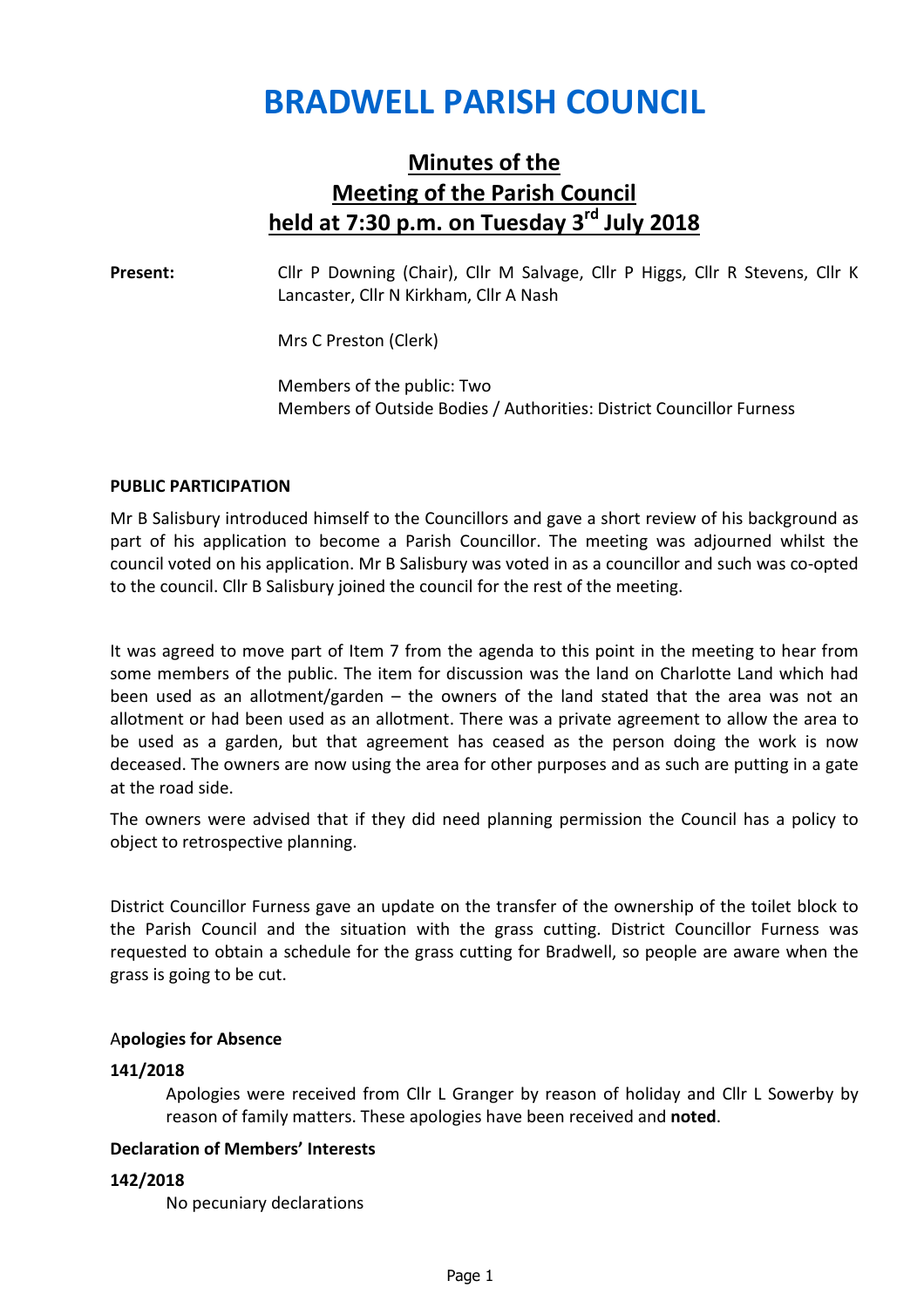# Acceptance and Signing of Previous Minutes and Matters Arising

# 143/2018

It was resolved to accept the minutes of the Parish Council meeting of 05/06/2018 It was resolved to accept the minutes of the Administration Committee of 05/06/2018 It was resolved to accept the minutes of the Car Parking Committee of 19/06/2018

# Financial Matters

# 144/2018

It was resolved to authorise the 6 financial transactions below together with the 11 supplementary transactions.

|    | <b>Payee</b>                         | <b>Purpose</b>                                   | <b>Amount</b><br>$(\mathfrak{L})$ | <b>BACS or</b><br><b>Cheque</b><br><b>Payment</b> |
|----|--------------------------------------|--------------------------------------------------|-----------------------------------|---------------------------------------------------|
|    | <b>June Financial Authorisations</b> |                                                  |                                   |                                                   |
| 01 | Mrs C Preston                        | Clerk's salary, allowance &<br>expenses (£61.04) | 699.92                            | <b>BACS</b>                                       |
| 02 | Cllr P Higgs                         | Community Resilience -<br>Various items          | 105.59                            | <b>BACS</b>                                       |
| 03 | Cllr L Sowerby                       | <b>Youth Activities</b>                          | 90.00                             | <b>BACS</b>                                       |
| 04 | High Peak<br><b>Heating Supplies</b> | Compost for flower tubs                          | 52.00                             |                                                   |
| 05 | E. ON                                | <b>Electricity Beggars Plot</b>                  | 26.20                             | <b>BACS</b>                                       |
| 06 | <b>Acorn Creative</b>                | Bradwell Logo design                             | 175.00                            | <b>BACS</b>                                       |
|    | <b>TOTAL</b>                         |                                                  | £1148.71                          |                                                   |

| <b>Ref</b> | Payee                     | <b>Description</b>             | <b>Amount</b> | <b>Cheque</b> |
|------------|---------------------------|--------------------------------|---------------|---------------|
| 07         | Mr A Oldfield             | Flowers and plants for village | 168.00        | 101133        |
|            |                           | flower tubs                    |               |               |
| 08         | Cllr Lancaster            | Xero payment June 18           | 26.40         | <b>BACS</b>   |
| 09         | <b>G</b> E Davies         | <b>Grass cutting June</b>      | 240.00        | <b>BACS</b>   |
| 10         | Silver<br>Castleton       | Gala - Musical Entertainment   | 200.00        | 101134        |
|            | Band                      |                                |               |               |
| 11         | <b>Buxton Billerettes</b> | Gala - Entertainment           | 200.00        | 101135        |
| 12         | David Planks              | Gala - Children's              | 295.00        | 101136        |
|            |                           | Entertainment                  |               |               |
| 13         | <b>St</b><br>Johns        | Gala – First Aid Cover         | 165.60        | 101137        |
|            | Ambulance                 |                                |               |               |
| 14         | Luxury Loos               | Gala - Toilet Hire             | 270.00        | 101138        |
| 15         | Mr A Gillott              | Gala – Erection of Bunting     | 200.00        | 101139        |
| 16         | Valley<br>Hope            | Gala - Hire of Chairs          | 150.00        | 101140        |
|            | College                   |                                |               |               |
| 17         | Michel Desmond            | Gala - Man and Van             | 175.00        | 101141        |
|            | Total                     |                                | £2,090.00     |               |

# Other Financial Matters

# 145/2018

It was confirmed that the forms required for the change of signatories for all bank accounts had been obtained and were being completed as required by the banks

ACTION: – Parish clerk to update on bank account changes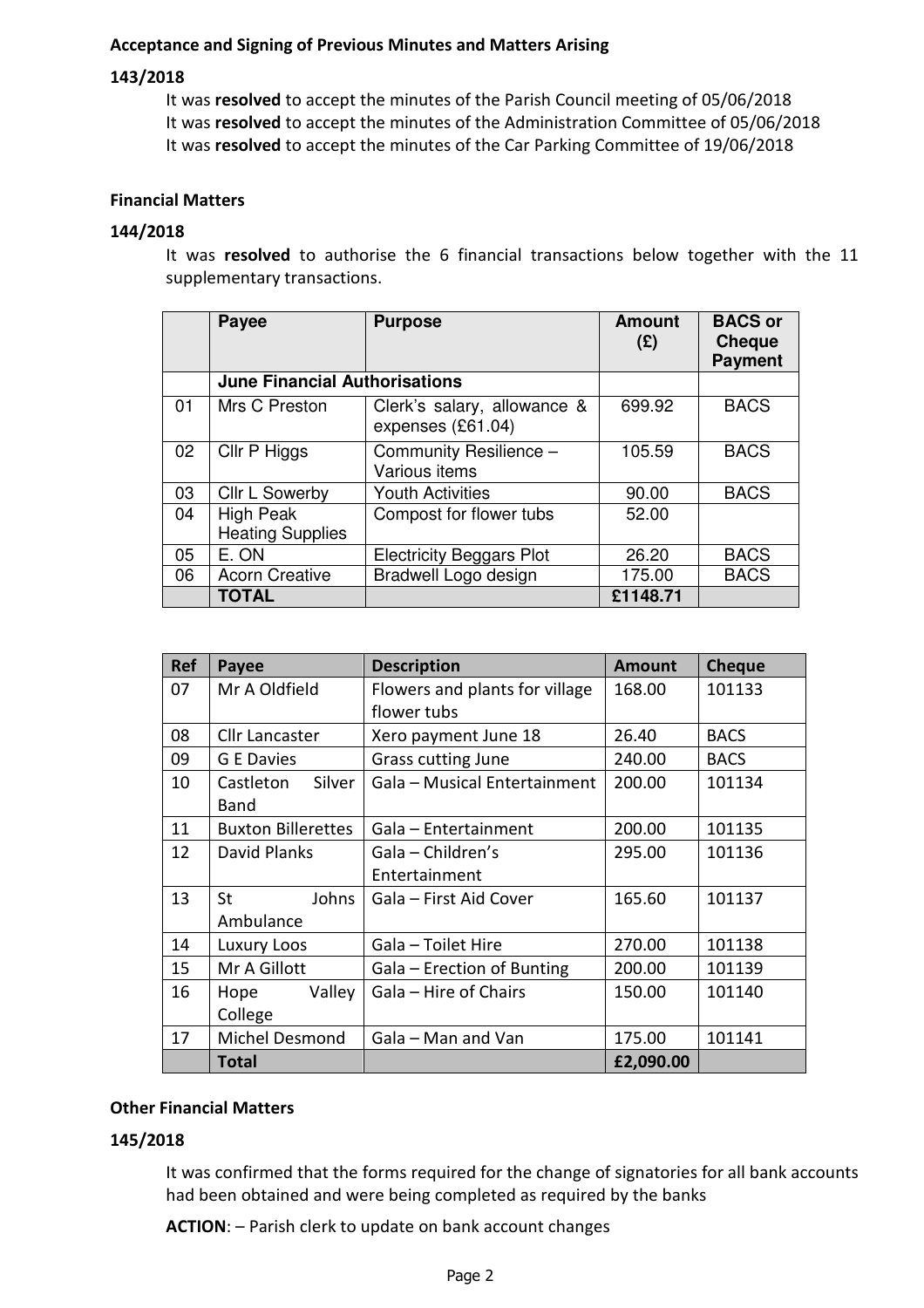# 146/2018

In the absence of an August Parish Council meeting it was resolved that a process of the clerk issuing the proposed August payments by email to all councillors, who would then respond by email agreeing or disagreeing with the payments. If the majority agree the payments will be processed. If there is disagreement on any payment, then these are to carry over to September meeting.

ACTION: - Parish Clerk and All Councillors

# 147/2018

It was resolved to authorise the parish clerk to conduct a review of the electricity provider for Beggars Plot Playing Field and change if cost savings could be made

ACTION: - Parish Clerk

#### Parish Council Processes

#### 148/2018

The output of the review of the complaints procedure is that is not robust enough to deal with complaints effectively. Cllr Kirkham to redraft the process for review by council at the September council meeting

ACTION: - Cllr Kirkham to present redrafted procedure for review by council at September meeting

#### 149/2018

The draft data protection policy was reviewed. It was resolved to accept the policy with a few minor amendments.

ACTION: Cllr Kirkham to make the necessary amendments and email data protection policy to all councillors.

#### 150/2018

A written copy of the risk assessment carried out at C Preston's House to be sent to the clerk for records retention

ACTION: Cllr Lancaster to issue Risk Assessments.

#### 151/2018

Cllr Salvage to produce an amended logo using the artwork received with different words e.g. Bradwell, Hope Valley. Different versions to be issued to all councillors for comment prior to the September council meeting

ACTION: Cllr Salvage to issue various options for comment

# Parish Issues / Initiatives

#### 152/2018

Following discussion on the future of the toilet block at Town Bottom the following actions were taken

It was resolved that the Parish Council take over the running of the toilet block at Town Bottom

It was resolved that a sub committee is formed, reporting to the council, look after all aspects of the toilet block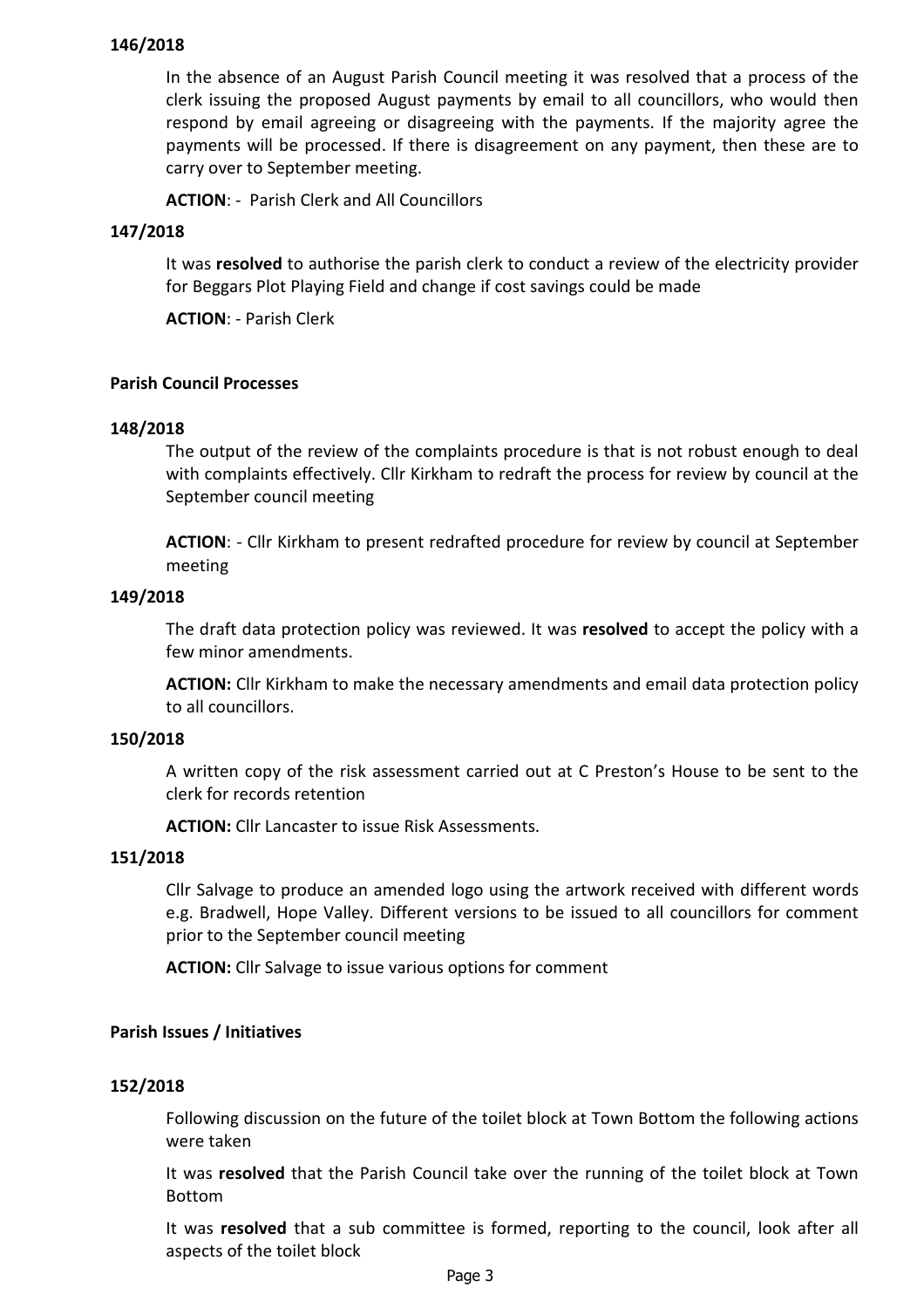It was resolved that any monies received from Derbyshire County Council would be allocated as a budget to the committee

It was resolved to engage a solicitor and start the procedure to register the Town Bottom as park

# 153/2018

It was resolved to allow the proposed resident's Christmas Lights project for 2018 to proceed. It was noted that the organiser would need to apply to Peak Park Planning Authority for planning permission for a temporary structure.

# Parish Playing Fields, Open Spaces and Village Caretaking

# 154/2018

It was resolved that there is no suitable space for a cycle track as requested from a village resident. An area near Jeffrey lane was identified as a possible alternative. The clerk to write to the resident and advise of the council decision.

ACTION: - Clerk to write to resident and advise of the Councils decision

#### 155/2018

Cllr Downing advised that he is in discussion with a resident about the possibility of using some of the resident's land as allotments.

ACTION: - Cllr Downing to update Parish Council when more information is available

#### DCC Highways and Rights of Way

#### 156/2018

Cllr Granger has spoken to the landowner and Bradda Dads about having a bonfire for The WW1 commemoration events in November 2018. Cllr Granger needs to speak to an additional landowner to get access across their lane to the proposed site of the bonfire

ACTION: Cllr Granger to confirm that the land owner has given the authority to have access across his land, so a bonfire can be held

#### 157/2018

It was resolved that the proposal received from Derbyshire County Council traffic and Safety Team re Parking issues on Brookside is inappropriate. The clerk to write to DCC traffic and Safety Team and invite them to meet some Councillors on site so the problem can be understood

ACTION: - Clerk to issue invitation to Derbyshire County Council traffic and Safety Team

#### PDNPA and Planning Applications

#### 158/2018

Planning Applications

| Type                     | Date of<br>Application<br>/ Notice | Reference | Property | Summary |
|--------------------------|------------------------------------|-----------|----------|---------|
| None received this month |                                    |           |          |         |